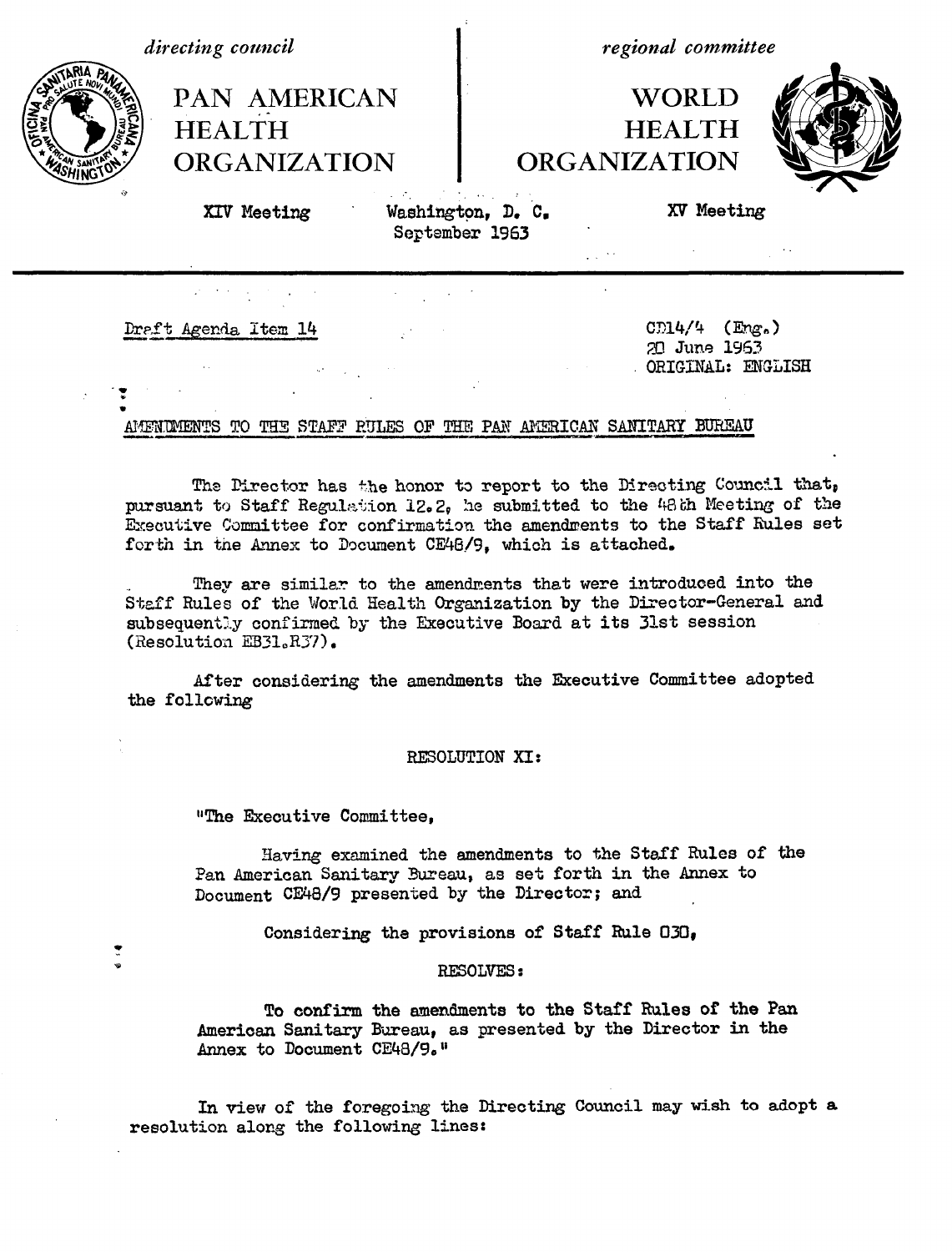CD14/4 (Eng.) Page 2

 $\sim$  .

لانتهاء ويحاجب

## Proposed Resolution

The Directing Council,

Permit 17

 $\hat{\mathcal{A}}$ 

Bearing in mind the provisions of Staff Regulation 12.2,

# RESOLVES:

To take note of the amendments to the Staff Rules of the Pan American Sanitary Bureau presented by the Director in the Annex to Document CE48/9, and confirmed by the Executive Committee at its 48th Meeting.

 $\sim 10^{11}$  km  $^{-1}$ 

 $\mathcal{L}_{\text{max}}$ 

Annex: Document.CE48/9

 $\mathcal{F}(\mathcal{A})$  , and  $\mathcal{F}(\mathcal{A})$  , and

Participation of the state of the state of the complete state of the in Production

> **STATISTICS**  $\sim 10^{10}$

. The contract of the contract of the contract of the contract of the contract of the contract of the contract of the contract of the contract of the contract of the contract of the contract of the contract of the contrac

经营产品 人名德尔德维尔  $\mathcal{L}_{\text{max}}$  and  $\mathcal{L}_{\text{max}}$  and  $\mathcal{L}_{\text{max}}$  $\label{eq:1} \mathcal{L}=\mathbb{R}^{\frac{1}{2}}\log p\geq \mathcal{L}_{\mathcal{L}}\leq \mathcal{L}_{\mathcal{L}}\leq \mathcal{L}_{\mathcal{L}}\leq \mathcal{L}_{\mathcal{L}}\leq \mathcal{L}_{\mathcal{L}}.$  $\mathcal{L}^{\mathcal{L}}$  and  $\mathcal{L}^{\mathcal{L}}$  are the set of the field of  $\mathcal{L}^{\mathcal{L}}$  $\mathcal{L}_{\mathcal{M}}$  and  $\mathcal{L}_{\mathcal{M}}$  . The  $\mathcal{L}_{\mathcal{M}}$ 

 $\label{eq:2.1} \frac{1}{\sqrt{2}}\int_{\mathbb{R}^{2}}\left|\frac{d\mathbf{x}}{d\mathbf{x}}\right|^{2}d\mathbf{x}^{2}d\mathbf{x}^{2}d\mathbf{x}^{2}d\mathbf{x}^{2}d\mathbf{x}^{2}d\mathbf{x}^{2}d\mathbf{x}^{2}d\mathbf{x}^{2}d\mathbf{x}^{2}d\mathbf{x}^{2}d\mathbf{x}^{2}d\mathbf{x}^{2}d\mathbf{x}^{2}d\mathbf{x}^{2}d\mathbf{x}^{2}d\mathbf{x}^{2}d\mathbf{x}^{2}d\mathbf{x}^{2}d\math$  $\mathcal{A}$  is a set of the set of the set of the set of the set of the set of the set of the set of the set of the set of the set of the set of the set of the set of the set of the set of the set of the set of the set of th

 $\label{eq:2} \frac{1}{\sqrt{2}}\int_{-\infty}^{\infty} \frac{d\mu}{\sqrt{2\pi}} \frac{d\mu}{\sqrt{2\pi}} \frac{d\mu}{\sqrt{2\pi}} \frac{d\mu}{\sqrt{2\pi}} \, .$  $\mathcal{L}^{\text{max}}_{\text{max}}$  and  $\mathcal{L}^{\text{max}}_{\text{max}}$ 

 $\mathcal{L}(\mathcal{P}_\infty)$  ,  $\mathcal{L}(\mathcal{P}_\infty)$  ,

. For a set  $S$  , we have the state of the set of  $S$  , we have the set  $\sigma_{\phi}$  $\mathcal{F} = \{x_1, x_2, \ldots, x_n\}$ and the second the state of the state of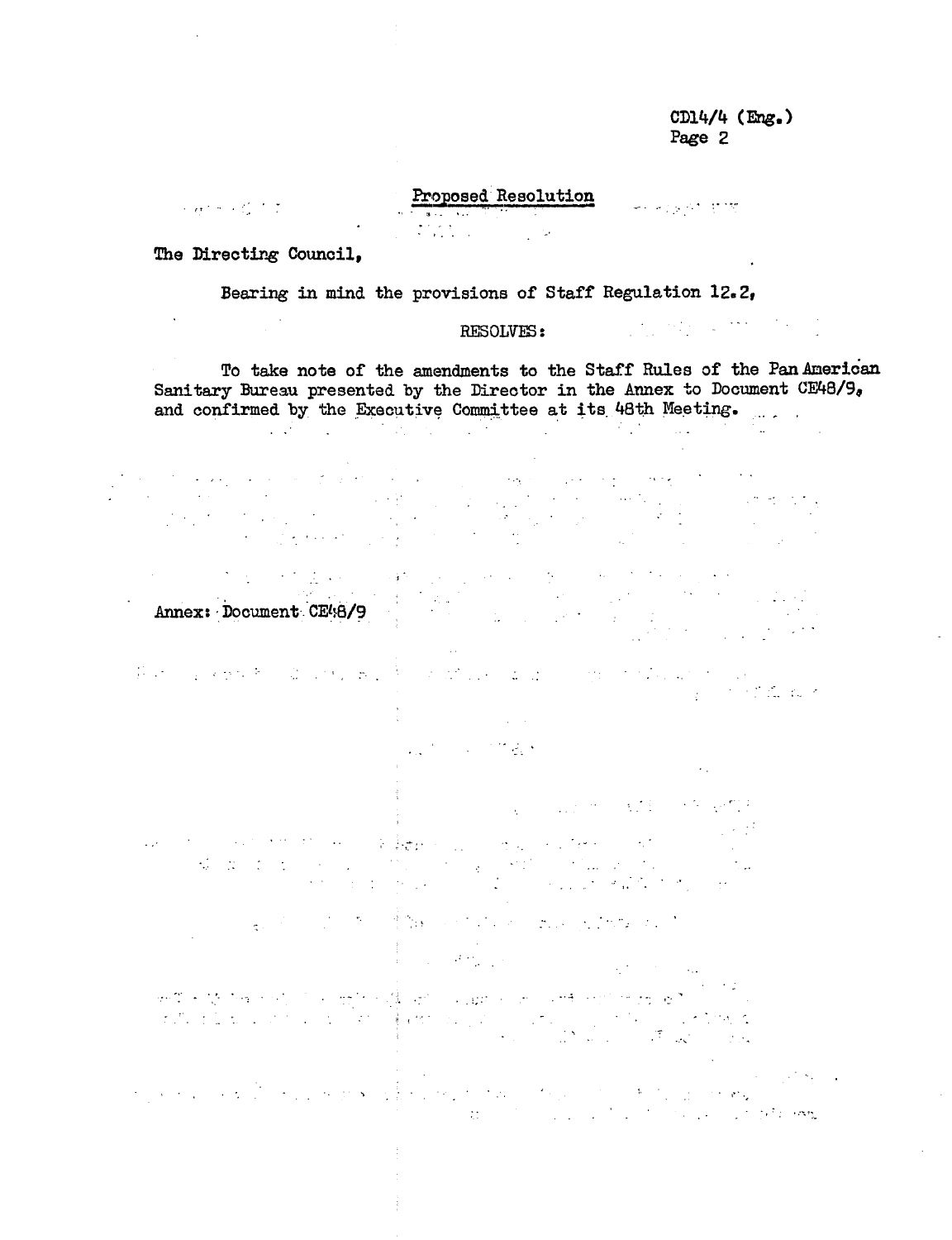*executive committee of the directing council*

> PAN AMERICAN I **HEALTH** ORGANIZATION

*u"working party of the regional committee*

WORLD **HEALTH** ORGANIZATION



48th Meeting Washington, D. C. April 1963

Draft Agenda Item 6 CE48/9 (Eng.)

23 March 1963 ORIGINAL: ENGLISH

## AMENDMENTS TO THE STAFF RULES OF THE PAN AMERICAN SANITARY BUREAU

In accordance with Staff Rule 030, the Director submits to the Executive Committee for confirmation the amendments he has introduced since its 47th Meeting. An explanation of the changes is given in the Annex.

Comparable changes were introduced by the Director-General of the World Health Organization and were confirmed by the Executive Board at its Thirty-First Session (EB31.R37).

It is desired that the same policies and procedures govern the personnel of the World Health Organization and of the Pan American Sanitary Bureau working together in a common effort.

In view of the foregoing, the Executive Committee may wish to consider a resolution along the following lines:

Proposed Resolution

The Executive Committee,

Having examined the amendments to the Staff Rules of the Pan American Sanitary Bureau, as set forth in Document CE48/9, Annex, presented by the Director; and

Considering the provisions of Staff Rule 030,

## RESOLVES:

To confirm the amendments to the Staff Rules of the Pan American Sanitary Bureau as presented by the Director in the Annex to Document CE48/9.

Annex: Amendments to Staff Rules.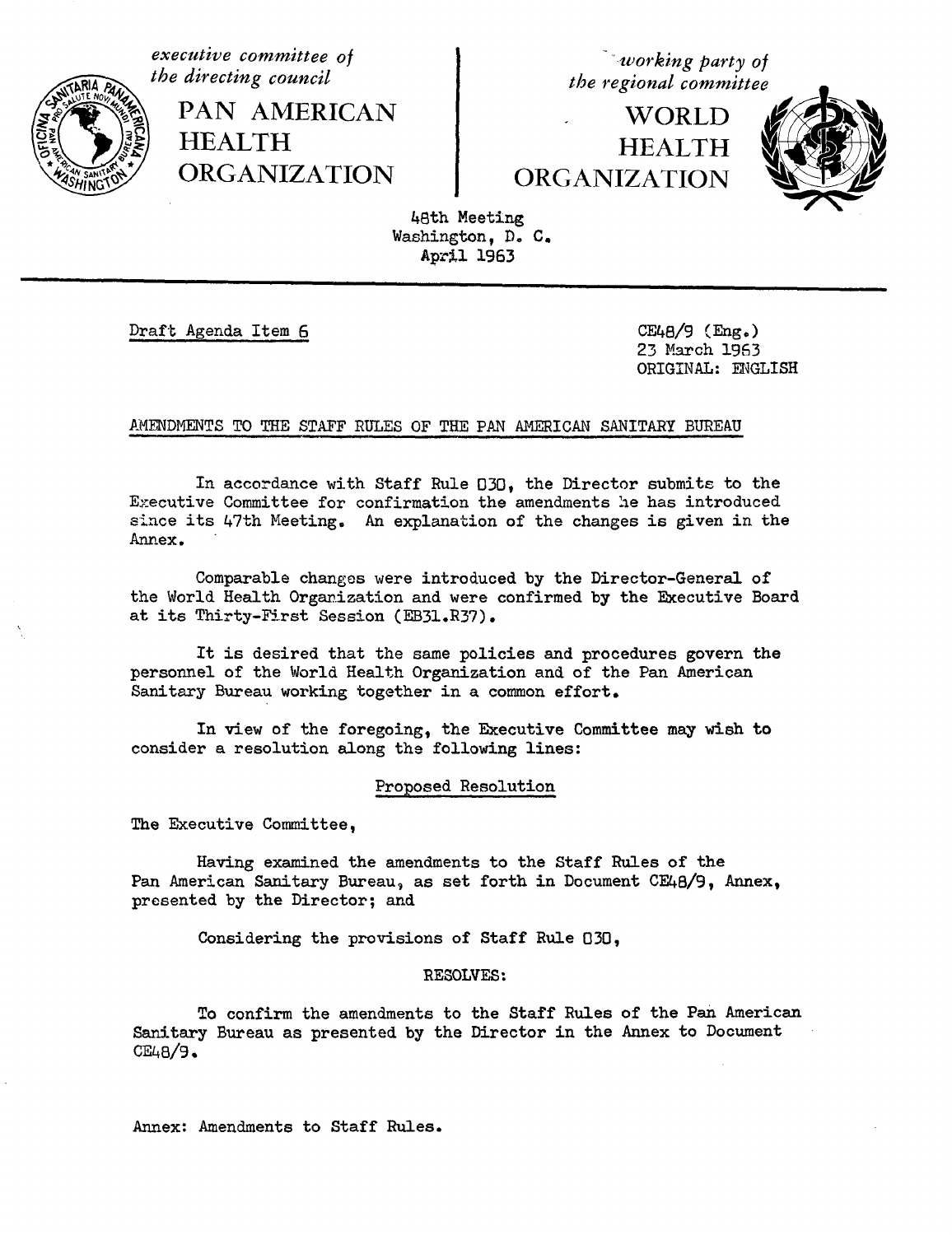AMENDMENTS TO THE STAFF RULES

# **No.**

# **Previous text**  $\frac{N_{\text{ew}}}{N_{\text{ew}}}}$

## Comments

210.3 DEFINITIONS

For the purpose of determining entitlements under Rules 235.2, 250, 260 and 1110.3, "dependants" are defined as:

(a) A spouse whose occupational earnings do not exceed the lowest entrance salary level of the Bureau's local salary scale for the area in which the spouse is employed, or in the case of a staff member /at grade Pil or above $7$ , if the earnings do not exceed /US\$ 1850 per annum if this be more than the lowest entrance salary'of the local  $scale$ ; $\overline{7}$  provided that if both husband and wife are staff members of /United Nations organizations/ neither may be recognized as.a dependant for purposes of Rules 235.2 and 260.

 $\mathcal{A}^{\text{max}}_{\text{max}}$  ,  $\mathcal{A}^{\text{max}}_{\text{max}}$ 

ゆすみ アイバーマン

 $-$  unchanged  $-$ 

(a) A spouse whose occupational earnings do not exceed the lowest entrance.salary level of the Bureau's local salary scale for the area in which the spouse is employed, or in the.case of a staff member in the professional category or above, if the earnings do not exceed US\$ 2000 per annum except where the lowest entrance salary of the local scale is higher; provided that if both husband.and wife are staff  $\sim 10^{11}$  km s  $^{-1}$ members of international organi-\_ zations applying the common system of salaries and allowances neither may be recognized as a dependant for purposes of Rules 235.2 and 260.

(i) To increase the maximum amount that may be earned by the spouse of a staff member in the professional category and above with retention of recognition of dependency status for all purposes including the staff member's entitlement to allowances under the rules at the dependency rate. This is in conformity with the recommendation of CCAQ taken at its 23rd session in April 1962 and approved by ACC.

(ii) Editorial amendments as indicated in the revised text.

iya di Kabupatén Bandung Bandung Bandung Bandung Bandung Bandung Bandung Bandung Bandung Bandung Bandung Bandu<br>Kabupatèn Bandung Bandung Bandung Bandung Bandung Bandung Bandung Bandung Bandung Bandung Bandung Bandung Band

 $\pm 51$ 

CE48/9 (Eng.)<br>ANNEX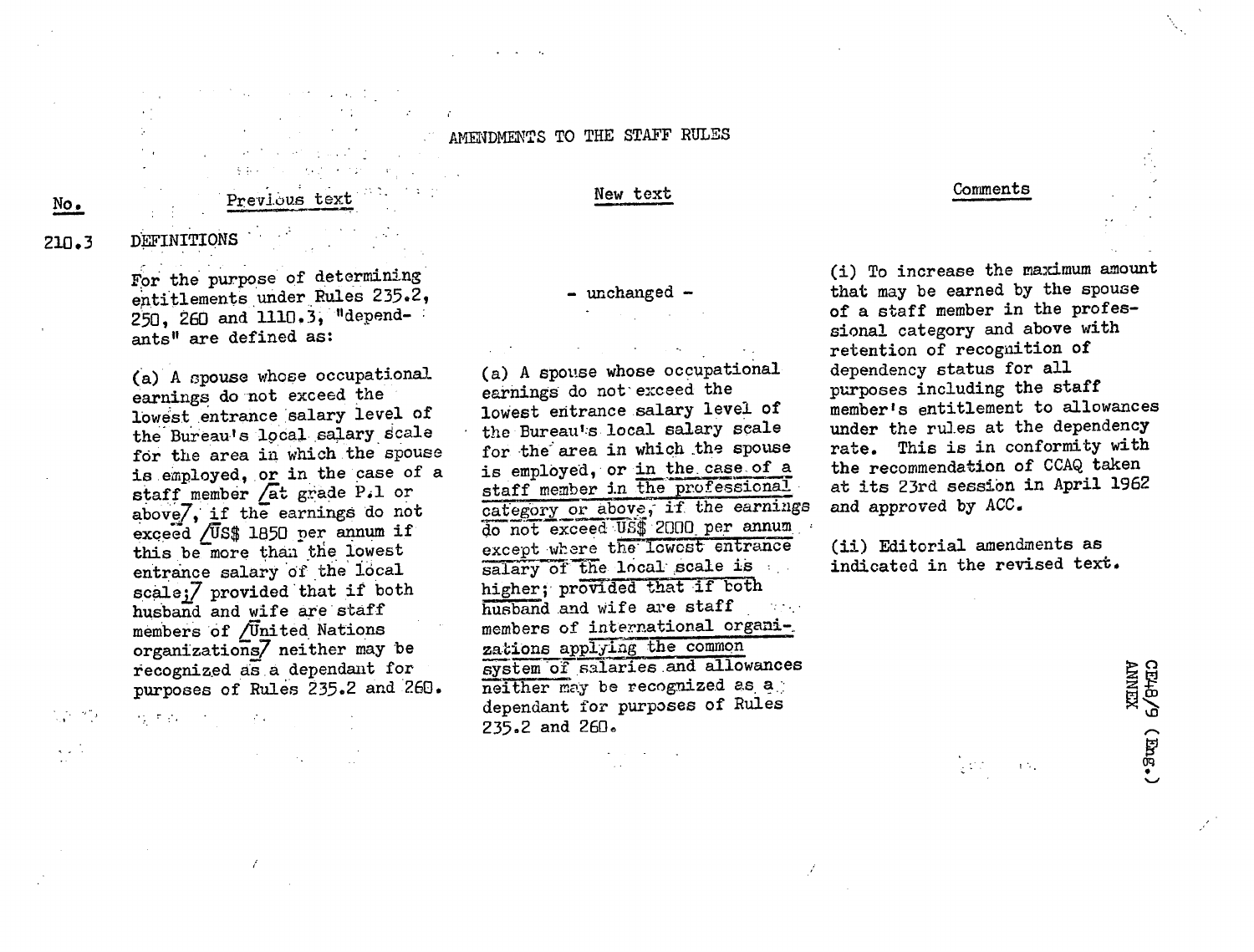## Previous text No. Previous text New text New text Comments

# 210.3 DEFINITiONS (continued)

(b) A child up to the age of 18; if in full time attendance at a school or university, up to age 21; or if physically or mentally incapacitated,'without age limit. .If both parents are staff members of /United Nations organizations/ $\lambda$  the children, if determined dependent, shall be recognized as the dependants of that parent holding the higher level post. For the purposes of this rule "child" shall include a child recognized by the Director .to be de facto fiully dependent ,upon a staff member for its support.

(c). A parent, brother, or sister (not more than one such dependant may be claimed), if the staff member's contribution to such a relative constitutes at least half the total support, and, in any case, not less than twice the amount of the allowance claimed, provided that brothers and sisters shall be subject to the same age limits as stated in 210.3(b) above for a child.

(b) A child up to the age of 18; if in full time attendance at a school or university, up to age 21; or if physically or mentally incapacitated, without age limit, If both parents are staff members of international organizations applying the common system of salaries and allowances, the children, if determined dependent, shall be recognized as the dependants of that parent holding the higher level post. For the purposes of this rule "child" shall include a child recognized by the Director to be de facto fully dependent upon a staff member for its support.

- unchanged -

Is'

\_1

CE48/9<br>ANNEX<br>Page 2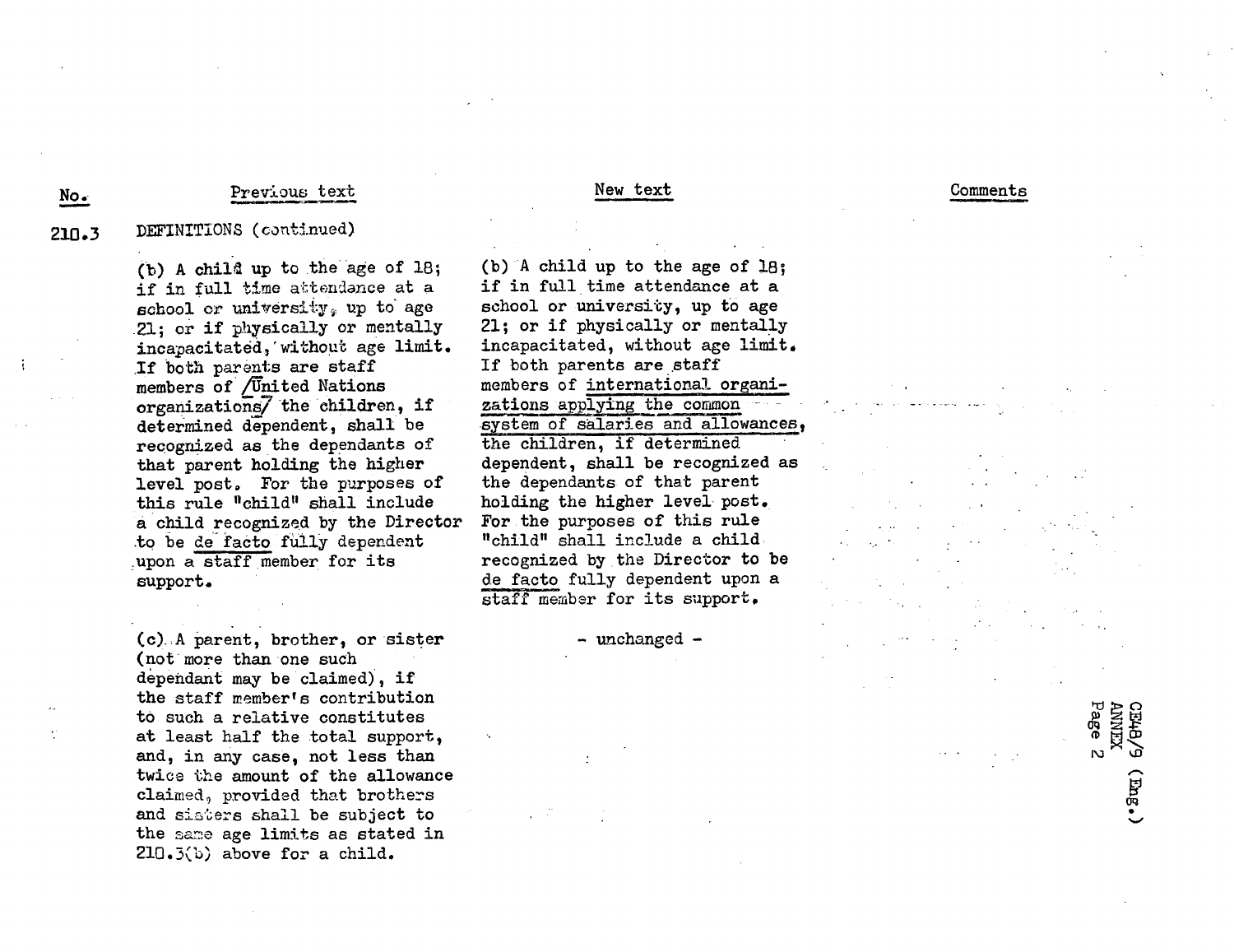## Previous text

## SERVICE BENEFTT 265.

A staff member who leaves the Bureau on completion of, or while holding a fixed-term appointment of at least one year but less than five years and on completion of at least a year of service, shall be paid a service benefit equal to four per cent, of salary for any period of service in his recognized country of residence and eight per cent, of salary for any period of expatriated service. For this purpose all continuous service time on fixedterm appointments as defined above, subsequent to 1 January 1958, shall be credited except that those on fixed-term appointments on 1 January 1958 who had previously been earning credit towards repatriation grant continue to earn this credit and are not entitled to service benefit. / Conversion of the appointment to a permanent appointment, or completion of five years of continuous service, subsequent to 1 January 1958 $7$ terminates any entitlement,

## New text

A staff member who leaves the Bureau on completion of, or while holding a fixed-term appointment of at least one year but less than five years and on completion of at least a year of service, shall be paid a service benefit equal to four per cent, of salary for any period of service in his recognized country of residence and eight per cent, of salary for any period of expatriated service. For this purpose all continuous service time on fixedterm appointments as defined above, subsequent to 1 January 1)958, shall be credited except that those staffmembers on fixed-term appointments on 1 January 1958 who had previously been earning credit towards repatriation grant continue to earn this credit and are not entitled to service benefit. Completion of five years of continuous service or conversion of an appointment providing full participation in the Staff Pension Fund terminartes any entitlement accrued or

## Comments

To clarify the termination of entitlement to Service Benefit consequent upon amendment to Rule 730.1 (Staff Pension Fund).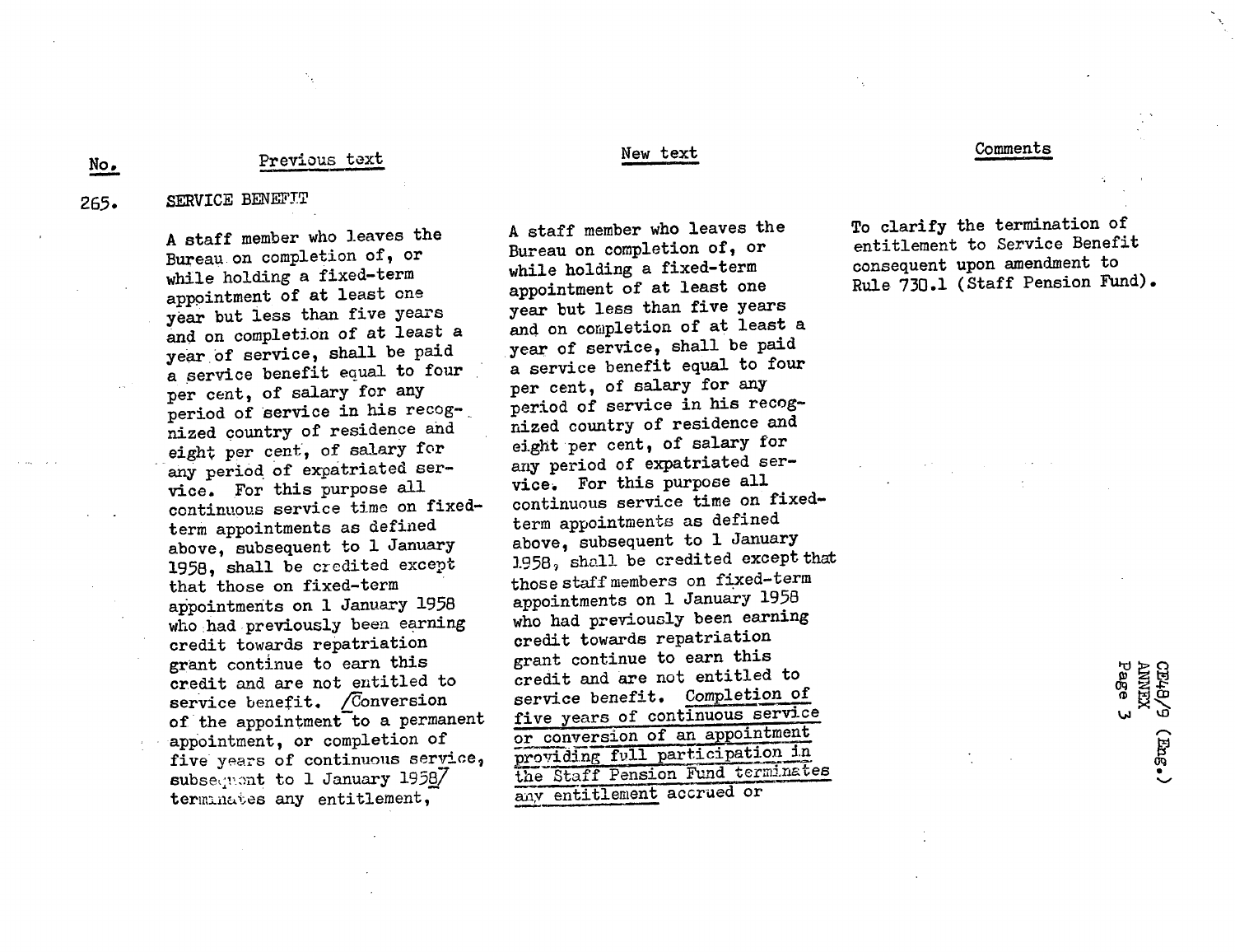# Previous text

265,

No.

 $\frac{1}{44}$  ,  $\frac{1}{2}$ 

# SERVICE BENEFIT (continued)

accrued or prospective, under this rule (see Rule 270.3). A fixed-term appointment of less than five years following a permanent appointment does -not' establish an entitlement under this rule.

## REPATRIATION GRANT 270.

A staff member  $\sqrt{on}$  a permanent contract who' has completed'two or more years of continuous service. and a staff member on a fixed-term appointment of less than five years, having performed five years of continuous service subsequent to i January 1958 with-the Bureau at an official station outside his own country, shall be entitled, upon leaving the Bureau, other:than by dismissal for serious misconduct, to a repatriation grant subject to the following conditions:7

New, text

prospective, under this rule (see Rule 270.3). A fixed-term appointment of less than five years following a permanent appointment does not establish an entitlement under this rule.

A staff member who on leaving the service of the Bureau, other than by dismissal for serious misconduct; has performed at least two years continuous service at an official-station outside the country of his place of residence and is not entitled to the Service Benefit. (Rule 265) shall be entitled to a repatriation grant subject to the following conditions: . .. ·-. .. . . . . .

Editorial amendments consequent upon revisions to Rule 265 (Service Benefit).

Comments

.,...: . - 04 ાં પરંતુ હતા જે જ્યારે તેમ જ પશુપાલન છે.

.: ..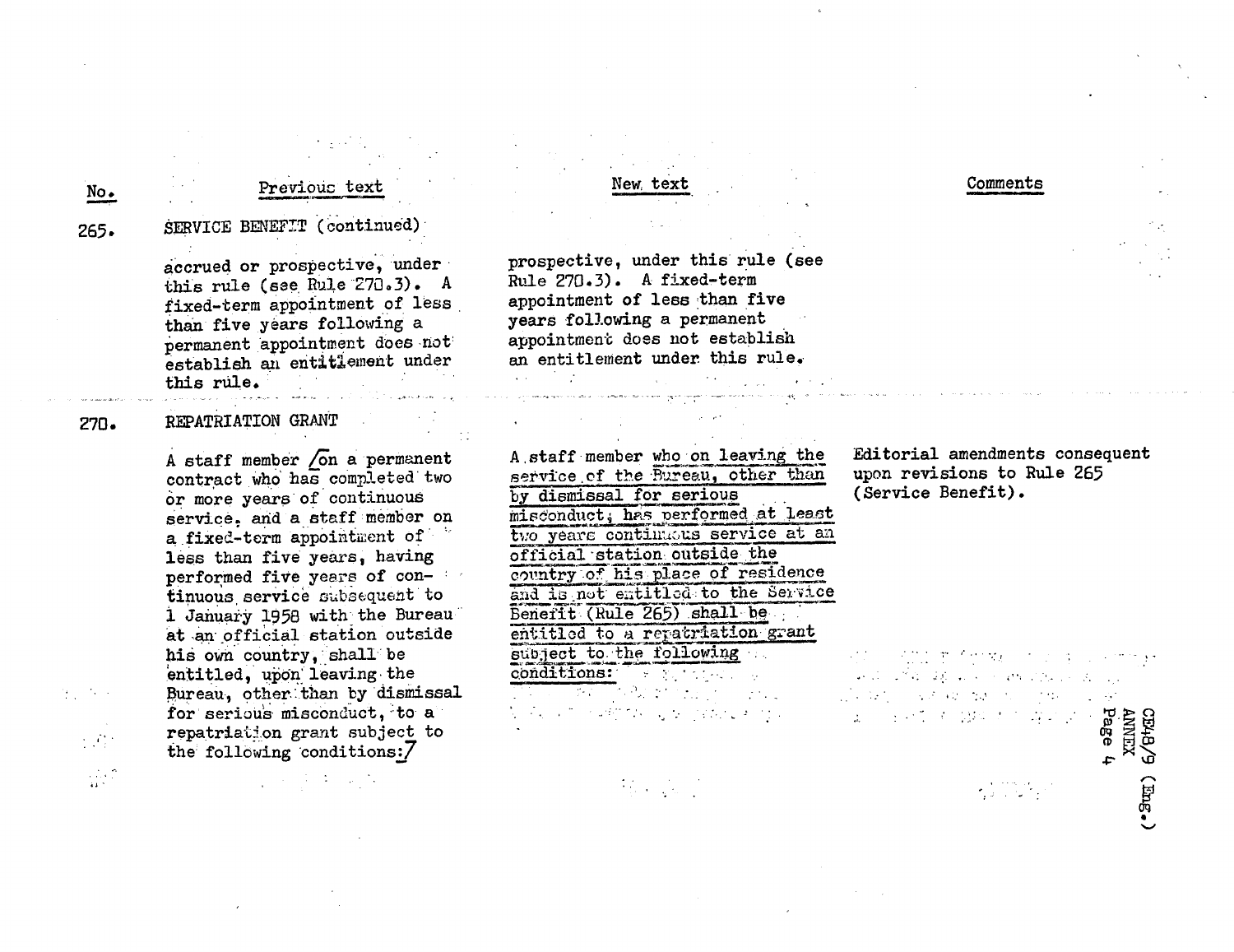## Previous text No. Previous text New text New text Comments

## 320,3 APPOINTMENT POLICIES

Any full-time appointment  $\sqrt{\circ}$ f more than one year7 shall be subject to a period of probation, which shall be at least one year and may be extended to 18 months, or exceptionally to two years when necessary for adequate evaluation of the staff member's fitness. Prior satisfactory service for the Bureau in the same type of post may be credited towards completion of probation.

# 650.2 SPECIAL LEAVE AND LEAVE WITHOUT PAY

/Leave without pay may be granted a staff member for purposes normally covered by sick or annual leave when such leave has been exhausted (see also Rule 670.2).7

"Special leave under insurance coverage" will be granted to staff members who are ill and who qualify for the payment of salary benefits under the Bureau's accident and illness insurance policy (see also Rule 670.2).

probation.

Any full-time appointment of one year or more shall be subject to a period of probation, which shall be at least one year and may be extended to 18 months or exceptionally to two years when necessary for adequate evaluation of the staff member's fitness. Prior satisfactory service for the Bureau in the same type of post may be credited towards completion of

Editorial amendment to make clear that staff members appointed on contracts of one year are considered to be in a continuous trial period.

(i) To clarify "Special leave under insurance coverage" a new Rule 650.2 is introduced.

(ii) Editorial amendment to clarify that special leave under insurance coverage or on partial pay should be treated as leave without pay for the  $\frac{1}{N}$ purposes listed.

n **W**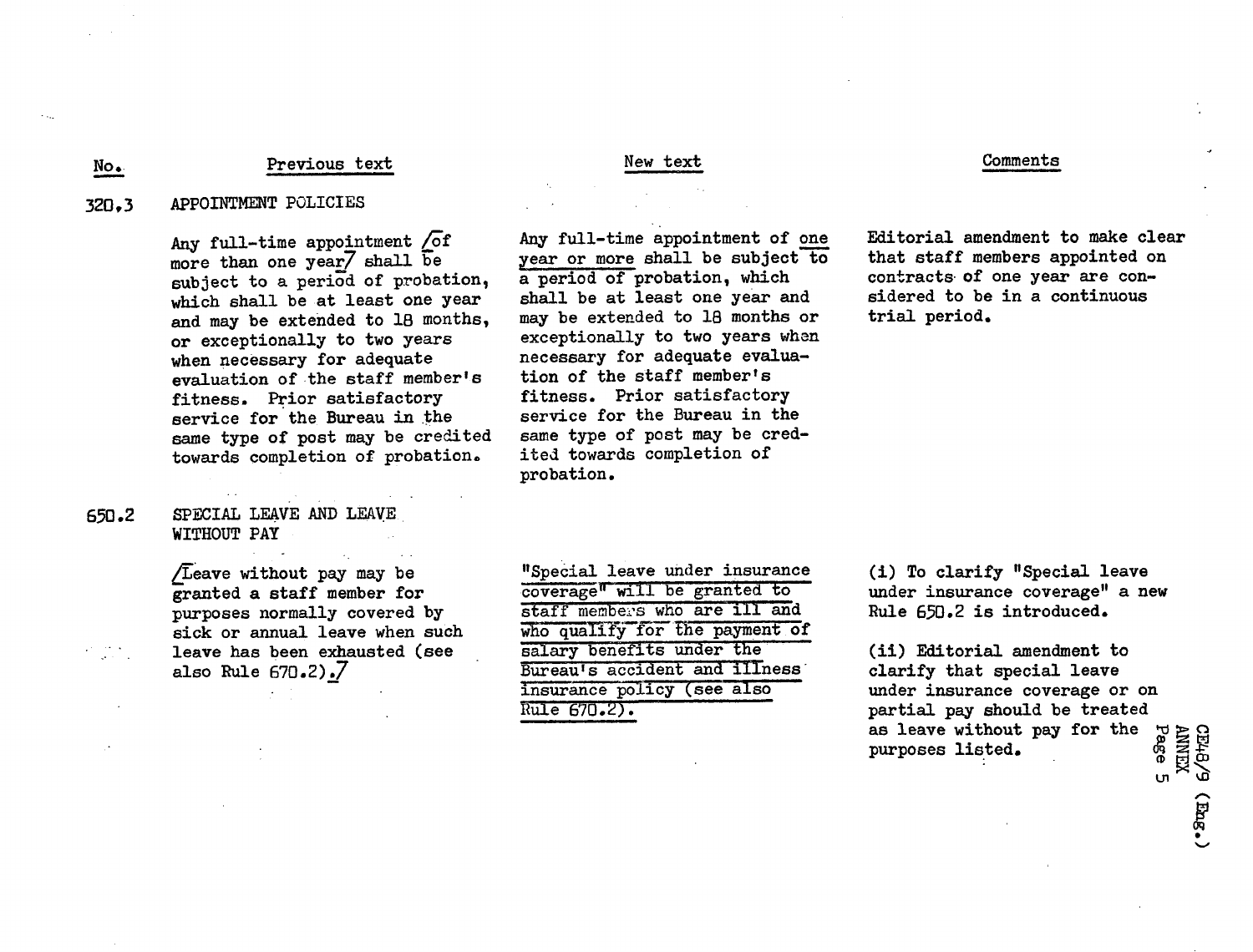| No.                                                                                                                                                                                                                                                                                                                                                             | Previous text                                                                                                                                                                                                                                                                                                                                                                                                                                                                                                                                                                                                                                                                                                                                                                                                                                                                                                                              | New text                                                                                                                                                                                                                                                                                                                                                                                                                                                                                                                                                                             | <b>Comments</b>                                                                                                                                                                                                                               |
|-----------------------------------------------------------------------------------------------------------------------------------------------------------------------------------------------------------------------------------------------------------------------------------------------------------------------------------------------------------------|--------------------------------------------------------------------------------------------------------------------------------------------------------------------------------------------------------------------------------------------------------------------------------------------------------------------------------------------------------------------------------------------------------------------------------------------------------------------------------------------------------------------------------------------------------------------------------------------------------------------------------------------------------------------------------------------------------------------------------------------------------------------------------------------------------------------------------------------------------------------------------------------------------------------------------------------|--------------------------------------------------------------------------------------------------------------------------------------------------------------------------------------------------------------------------------------------------------------------------------------------------------------------------------------------------------------------------------------------------------------------------------------------------------------------------------------------------------------------------------------------------------------------------------------|-----------------------------------------------------------------------------------------------------------------------------------------------------------------------------------------------------------------------------------------------|
| $\mathbb{Z}^{\mathbb{Z}^n}$ .<br>650.3                                                                                                                                                                                                                                                                                                                          | SPECIAL LEAVE AND LEAVE<br>WITHOUT PAY (continued)<br>机平均解析法 机乙烯<br>/Periods of leave without pay in                                                                                                                                                                                                                                                                                                                                                                                                                                                                                                                                                                                                                                                                                                                                                                                                                                       | Leave without pay may be granted<br>for a period not exceeding one                                                                                                                                                                                                                                                                                                                                                                                                                                                                                                                   | 网络白斑 计信号数据 医乳糜 医牙髓内脏 医心脏<br><b>Secretary Constitutions of the property of the constitution</b><br>มีเดิร์ตัว ผู้อังกิจเป็นผู้ของการเกิด คน ห<br>医三腹下的 医鼻腔 计单调整理 使使重新<br>$\zeta$ is a set of $\zeta$ in the contraction of $\zeta$ and $\zeta$ |
|                                                                                                                                                                                                                                                                                                                                                                 | excess of 30 days shall not be<br>credited for purposes of:<br>(a) annual leave accrual;<br>(b) service credit towards<br>within-grade increase and                                                                                                                                                                                                                                                                                                                                                                                                                                                                                                                                                                                                                                                                                                                                                                                        | year to a staff member for pur-<br>poses normally covered by sick<br>leave or annual leave when such<br>leave has been exhausted.                                                                                                                                                                                                                                                                                                                                                                                                                                                    | DIDA (KIDIG) TILLERADIYATIYLI<br>無法なられてもの トラインファキャル おく<br>不可以 英国人苏州东北区 医学性硬度的 医分析法                                                                                                                                                            |
| 650.4                                                                                                                                                                                                                                                                                                                                                           | completion of probation;<br>Which (c) service credit for repa-<br>triation grant and termination<br>indemnities:<br>$(d)$ service credit for home<br>leave; provided that periods<br>of special leave without pay<br>granted by the Director for<br>advanced study shall be credited<br>for all purposes. As the cost<br>The Constant Cliffornia of the Person<br>相似的人 地名加拿大人姓氏科尔<br>计阴极电阻 计自动字母 医二甲状腺炎 出版<br>ਦੇ ਪਰ ਦੇ ਪ੍ਰਾਪਤ ਸੰਦਾਰਨ ਪਾਠ ਗਿਆ ਜਿਸਦਾ<br>$\label{eq:2.1} \mathcal{L}(\mathcal{L}^{\mathcal{L}}(\mathcal{L}^{\mathcal{L}}(\mathcal{L}^{\mathcal{L}}(\mathcal{L}^{\mathcal{L}}(\mathcal{L}^{\mathcal{L}}(\mathcal{L}^{\mathcal{L}}(\mathcal{L}^{\mathcal{L}}(\mathcal{L}^{\mathcal{L}}(\mathcal{L}^{\mathcal{L}}(\mathcal{L}^{\mathcal{L}}(\mathcal{L}^{\mathcal{L}}(\mathcal{L}^{\mathcal{L}}(\mathcal{L}^{\mathcal{L}}(\mathcal{L}^{\mathcal{L}}(\mathcal{L}^{\mathcal{L}}(\mathcal{L}^{\mathcal$<br>李致 尔 宝裕, 机灰黄地, 零型机 的现在分词 | $\{ \hat{G}_{\alpha} (f) : f(\hat{G}) \in \mathcal{T}_{\alpha} \} \subset \mathcal{T}_{\alpha} \subset \mathcal{T}_{\alpha}$<br>The other distances in the construction of the construction<br>ေတာ့များ အဲဒီတာ အောက်ဆိုင်း အသိမျှ ဆိုခဲ့ရသည်။<br>advance of the program to provide<br>第14章 15个 (AMT), University for Mary<br>数字布 的过去分词 医假性麻醉<br>ti set till skalle og all i met slut at politiker<br>Periods of special leave or leave<br>without pay in excess of 30 days<br>shall not be credited for pur-<br>poses of:<br>(a) annual leave accrual;<br>(b) service credit towards | marej Pouzzan<br>ぬしなし くしょうしゃくしき マーク・カイアクトリ<br>计可控变性 化电子电压 医梅毒性 电空气器<br>april interaction and relations of the<br>Million Construction in China Carth                                                                                          |
| $\frac{1}{2} \sum_{i=1}^{n} \frac{1}{2} \sum_{j=1}^{n} \frac{1}{2} \sum_{j=1}^{n} \frac{1}{2} \sum_{j=1}^{n} \frac{1}{2} \sum_{j=1}^{n} \frac{1}{2} \sum_{j=1}^{n} \frac{1}{2} \sum_{j=1}^{n} \frac{1}{2} \sum_{j=1}^{n} \frac{1}{2} \sum_{j=1}^{n} \frac{1}{2} \sum_{j=1}^{n} \frac{1}{2} \sum_{j=1}^{n} \frac{1}{2} \sum_{j=1}^{n} \frac{1}{2} \sum_{j=1}^{n$ | $\mathcal{R} \oplus \mathcal{R} \subset \mathcal{R} \subset \mathcal{R} \subset \mathcal{R} \subset \mathcal{R} \subset \mathcal{R}$                                                                                                                                                                                                                                                                                                                                                                                                                                                                                                                                                                                                                                                                                                                                                                                                       | within-grade increase and<br>completion of probation;                                                                                                                                                                                                                                                                                                                                                                                                                                                                                                                                | <b>CE48/<br/>ANNEX<br/>Page</b>                                                                                                                                                                                                               |
| $\frac{1}{2}$ , $\frac{1}{2}$ ,                                                                                                                                                                                                                                                                                                                                 | <b>なる行列なのは</b>                                                                                                                                                                                                                                                                                                                                                                                                                                                                                                                                                                                                                                                                                                                                                                                                                                                                                                                             | ा की तक्ष्मी                                                                                                                                                                                                                                                                                                                                                                                                                                                                                                                                                                         | m<br>a i speciem<br>Biografia<br><b>Guas</b>                                                                                                                                                                                                  |
|                                                                                                                                                                                                                                                                                                                                                                 |                                                                                                                                                                                                                                                                                                                                                                                                                                                                                                                                                                                                                                                                                                                                                                                                                                                                                                                                            |                                                                                                                                                                                                                                                                                                                                                                                                                                                                                                                                                                                      |                                                                                                                                                                                                                                               |

 $\sim 10^6$ 

**It 0'** 0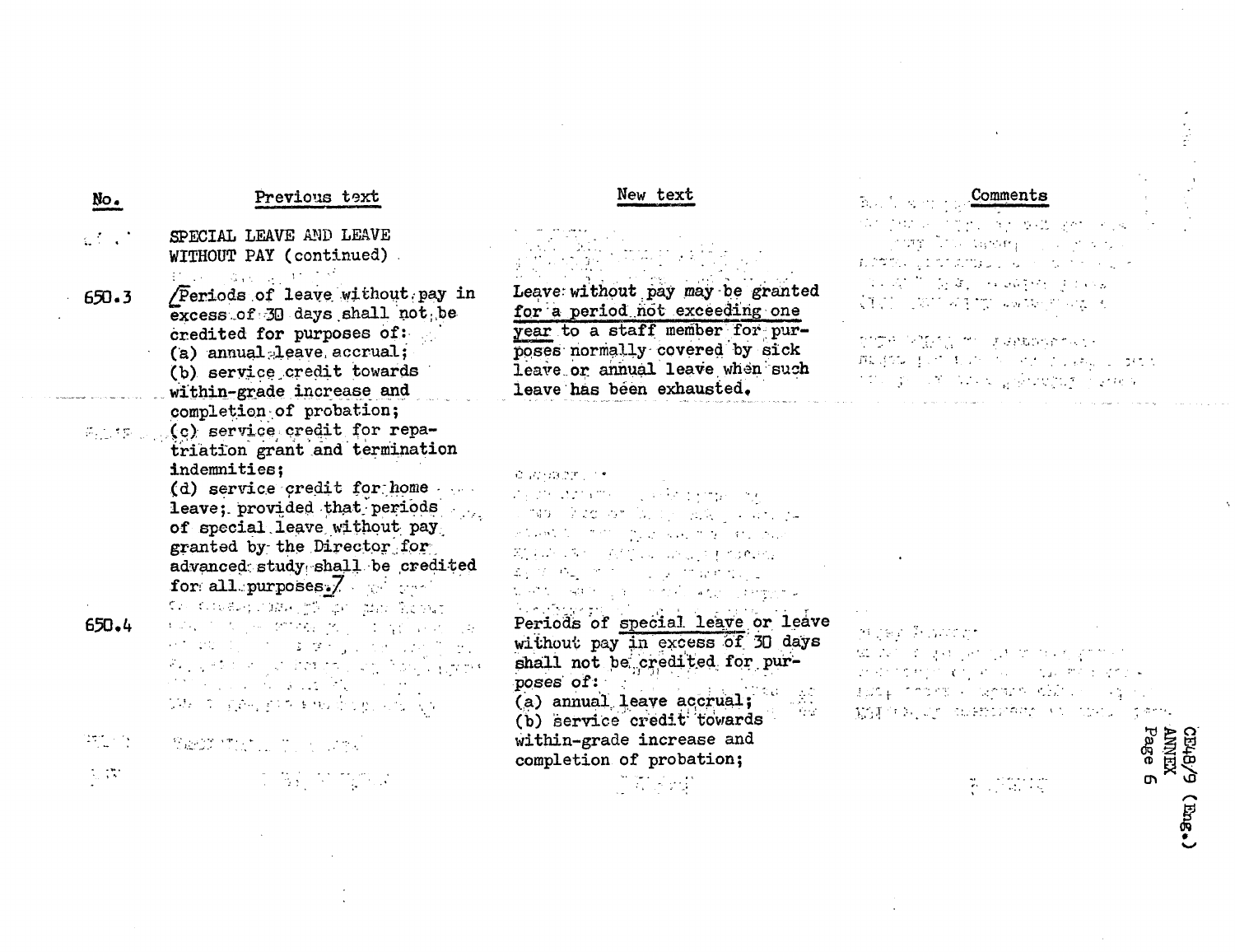| No.                                                 | Previous text                                                                                                                                                                                                                                                                                                                                                                                                                                                                                                                                                                                                                  | New text                                                                                                                                                                                                                                                                                                                                                                                       | Comments                                                                                       |
|-----------------------------------------------------|--------------------------------------------------------------------------------------------------------------------------------------------------------------------------------------------------------------------------------------------------------------------------------------------------------------------------------------------------------------------------------------------------------------------------------------------------------------------------------------------------------------------------------------------------------------------------------------------------------------------------------|------------------------------------------------------------------------------------------------------------------------------------------------------------------------------------------------------------------------------------------------------------------------------------------------------------------------------------------------------------------------------------------------|------------------------------------------------------------------------------------------------|
| 650.4                                               | SPECIAL LEAVE AND LEAVE<br>WITHOUT PAY (continued)                                                                                                                                                                                                                                                                                                                                                                                                                                                                                                                                                                             |                                                                                                                                                                                                                                                                                                                                                                                                |                                                                                                |
|                                                     | $\mathcal{F}^{\mathcal{G}}_{\mathcal{G}}$ and $\mathcal{F}^{\mathcal{G}}_{\mathcal{G}}$ and $\mathcal{F}^{\mathcal{G}}_{\mathcal{G}}$<br>$\label{eq:2} \frac{1}{2} \sum_{i=1}^n \frac{1}{2} \sum_{j=1}^n \frac{1}{2} \sum_{j=1}^n \frac{1}{2} \sum_{j=1}^n \frac{1}{2} \sum_{j=1}^n \frac{1}{2} \sum_{j=1}^n \frac{1}{2} \sum_{j=1}^n \frac{1}{2} \sum_{j=1}^n \frac{1}{2} \sum_{j=1}^n \frac{1}{2} \sum_{j=1}^n \frac{1}{2} \sum_{j=1}^n \frac{1}{2} \sum_{j=1}^n \frac{1}{2} \sum_{j=1}^n \frac{1}{$<br>むらび ようたて スパート・コンピュータ<br>$\mathcal{L}(\mathcal{F})$ and $\mathcal{L}(\mathcal{F})$ and $\mathcal{L}(\mathcal{F})$ and | (c) service credit for repatria-<br>tion grant and termination<br>indemnities;<br>(d) service credit for home<br>leave; provided that periods of                                                                                                                                                                                                                                               | $A_{\rm{max}}$ , and $A_{\rm{max}}$<br>经可预计 化加氢二氯<br>$\mathcal{L}_{\text{max}}$                |
| ្រះស្ថិត ប្                                         |                                                                                                                                                                                                                                                                                                                                                                                                                                                                                                                                                                                                                                | special leave without pay granted<br>by the Director for advanced study<br>shall be credited for all purposes.                                                                                                                                                                                                                                                                                 |                                                                                                |
| 670.2                                               | <b>SICK LEAVE</b>                                                                                                                                                                                                                                                                                                                                                                                                                                                                                                                                                                                                              |                                                                                                                                                                                                                                                                                                                                                                                                | Andreas Maria de Maria de Caractería                                                           |
| $\mathcal{N}_\text{c} \subset \mathcal{N}_\text{c}$ | r ti<br>A staff member who is incapa-<br>citated beyond the period for<br>which paid leave may be granted<br>under Rule 670.1 /may be grant-<br>ed special leave without pay<br>for a period not exceeding one<br>year. During any portion of<br>such period of leave without<br>pay that the staff member                                                                                                                                                                                                                                                                                                                     | A staff member who is incapaci-<br>tated beyond the period for<br>which paid leave may be granted<br>under Rule 670.1 or "special<br>leave under insurance cover"<br>under Rule 650.2 may be granted<br>special leave without pay for a<br>period not exceeding one year.                                                                                                                      | To bring Staff Rule 670.2 into<br>line with the new text for<br>Staff Rule $650.2$ and $650.3$ |
| $\sim 31.5$ .<br>$\sim 10^{-11}$                    | receives salary indemnities from<br>the Bureau's accident and<br>sickness insurance policy, he<br>shall continue to make his<br>contribution to the Staff<br>Pension Fund.7                                                                                                                                                                                                                                                                                                                                                                                                                                                    | a) During a period of "special<br>leave under insurance cover" (Rule<br>650.2) the staff member receives<br>salary indemnities under the<br>Bureau's accident and illness<br>insurance policy. He and the<br>Bureau shall continue to make<br>their contributions to the Staff<br>Pension Fund and the Staff Health<br>Insurance calculated on the basis<br>of the staff member's full salary. | Page<br><b>YENNY</b><br><b>CEVEO</b><br>ত<br>$(\text{true}$<br>[하 동사의                          |

 $\sim$ 

 $\hat{A}$ 

 $\mathcal{A}=\mathcal{A}$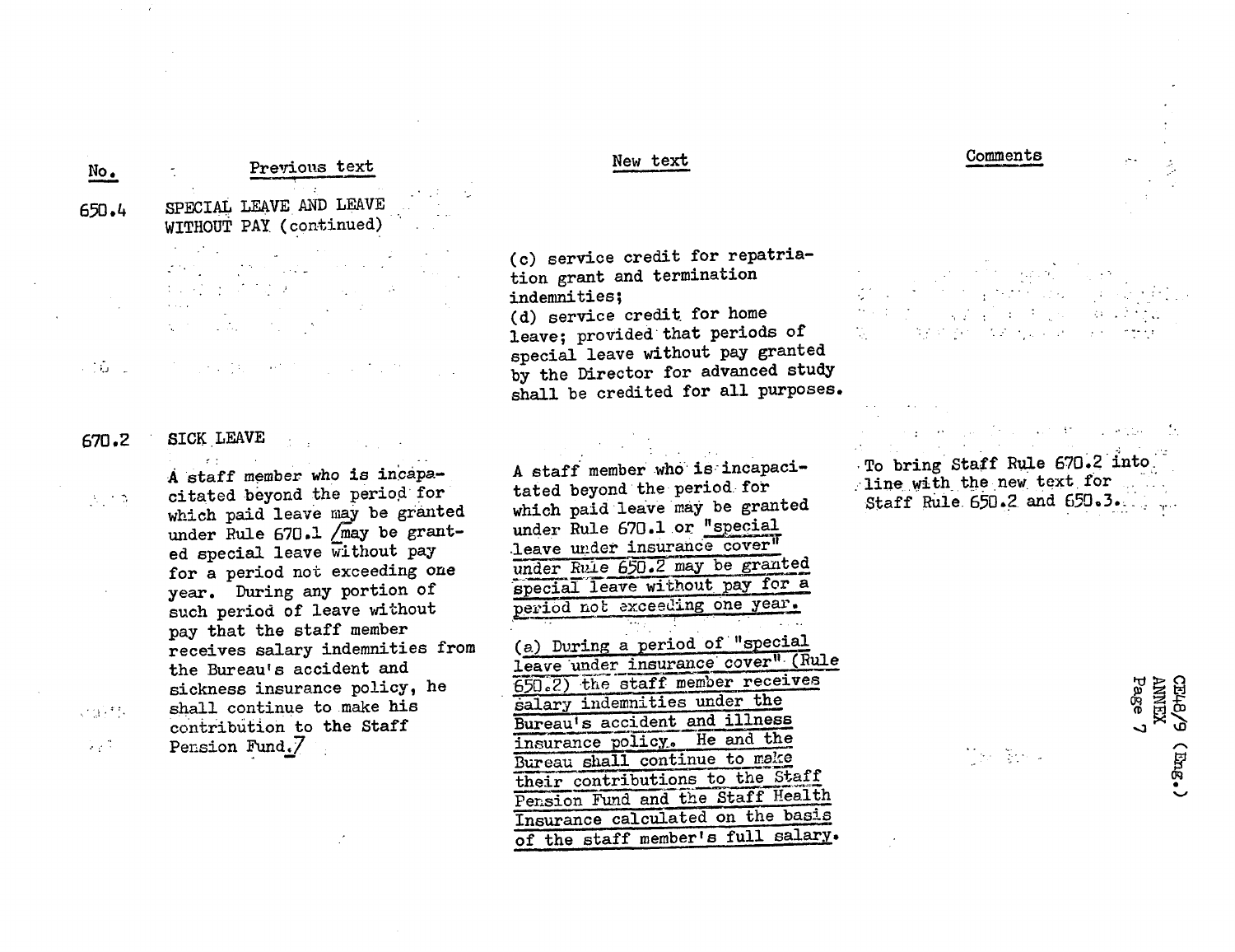# Previous text 670.2 SICK LEAVE (continued) No. Previous text New text New text Comments

670.3 "...not more than seven days of uncertified absences within  $\sqrt{12}$  consecutive months $\sqrt{2}$  shall be charged as sick leave."

# 710.3 ACCIDENT AND ILLNESS INSURANCE

\_/articipants in the Bureau's Staff Health Insurance may, by decision of the majority of those voting in a referendum, participate in a plan of dental benefits in accordance with rules established by the Director in consultation with the interested staff.7

(b) During a period of special leave at half pay, the staff member and the Bureau shall continue to make their contributions to the Staff Pension Fund and the Staff Health Insurance calculated on the basis of the staff member's full salary.

"..,not more than seven days of uncertified absences within one calendar year shall be.charged as sick leave."



The reason for the.revised rule is to simplify record-keeping; under the new rule simply a running total of uncertified sick leave need be maintained instead of a day-to-day calculation.

- Delete - The inclusion of dental benefits to all participants in the revised Staff Health Insurance Scheme makes Staff Rule 710.3 redundant.

> ID  $\boldsymbol{\varpi}$ ء<br>70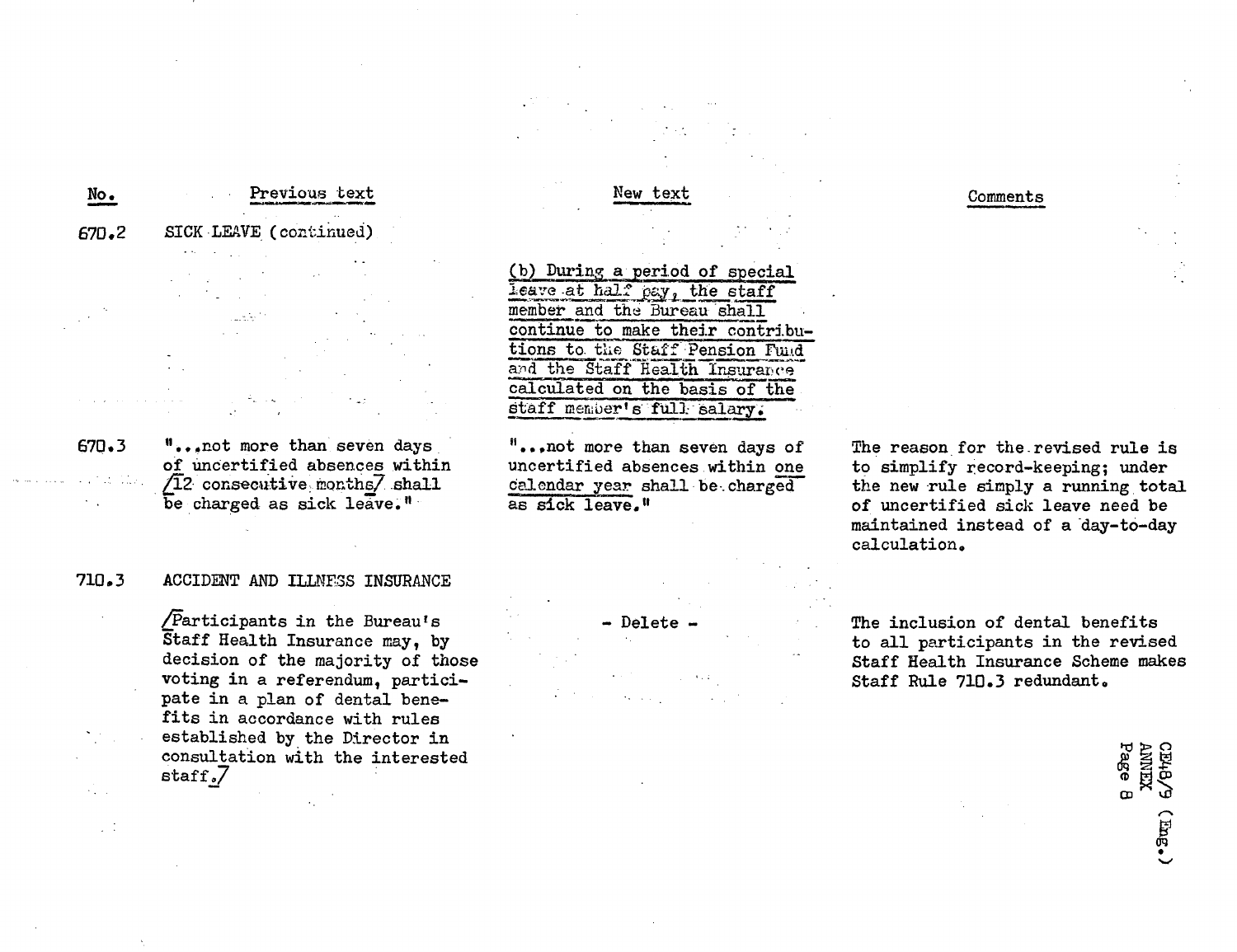# Previous text New text

## Comments

**No.**

740.

# 730.1 STAFF PENSION FUND

lFul-time staff members, except those referred to in Rules 1120 and ll130 who receive a permanent appointment or who have completed five years continuous service on fixed-term appointments of less than five years'and have a further appointment of at least one year, shall be participants in the Staff Pension Fund.7 subject to the provisions of the Regulations and Rules of the Fund and the agreement between WHO and the Fund.

Full-time staff members (i) on.permanent appointments or (ii). who have been serving on fixed-term contracts of less than five years and whose contracts have been extended to, or beyond, five years, or (iii) on fixed-term appointments of one year or more but less than five years who having formerly been participants of the Fund, undertake to restore their ma contributory service credit under the provisions of the rules of the Fund, shall be participants in the United Nations Joint Staff Pension Fand subject to the provisions of the Regulations and Rules of the Fund and the agreement between-WHO and the Fund......

To'bring Rule 730.1 in line with the revised Pension Fund Regulations.

## GRANT IN CASE OF DEATH

On the death of a staff member holding a permanent appointment, whose death does not result in any indemnity payment from the Bureau's accident and illness insurance policy, a payment shall be made to the dependent spouse if any, and if none, then to any dependent children in accordance with the following sched-' On the death of a staff member holding, or having held at any time during continuous service with the Bureau, a permanent appointment, or having completed five years of continuous service on fixed-term appointments of less than five years, whose death does not result in any indemnity payment from the Bureau's

To clarify entitlement of dependants as defined in revised Staff Rule 210.3 (a) and (b) to the Grant in the case of the death of a staff member.

**CE48/9 (E<sub>ng</sub>,)**<br>ANNEX<br>Page 9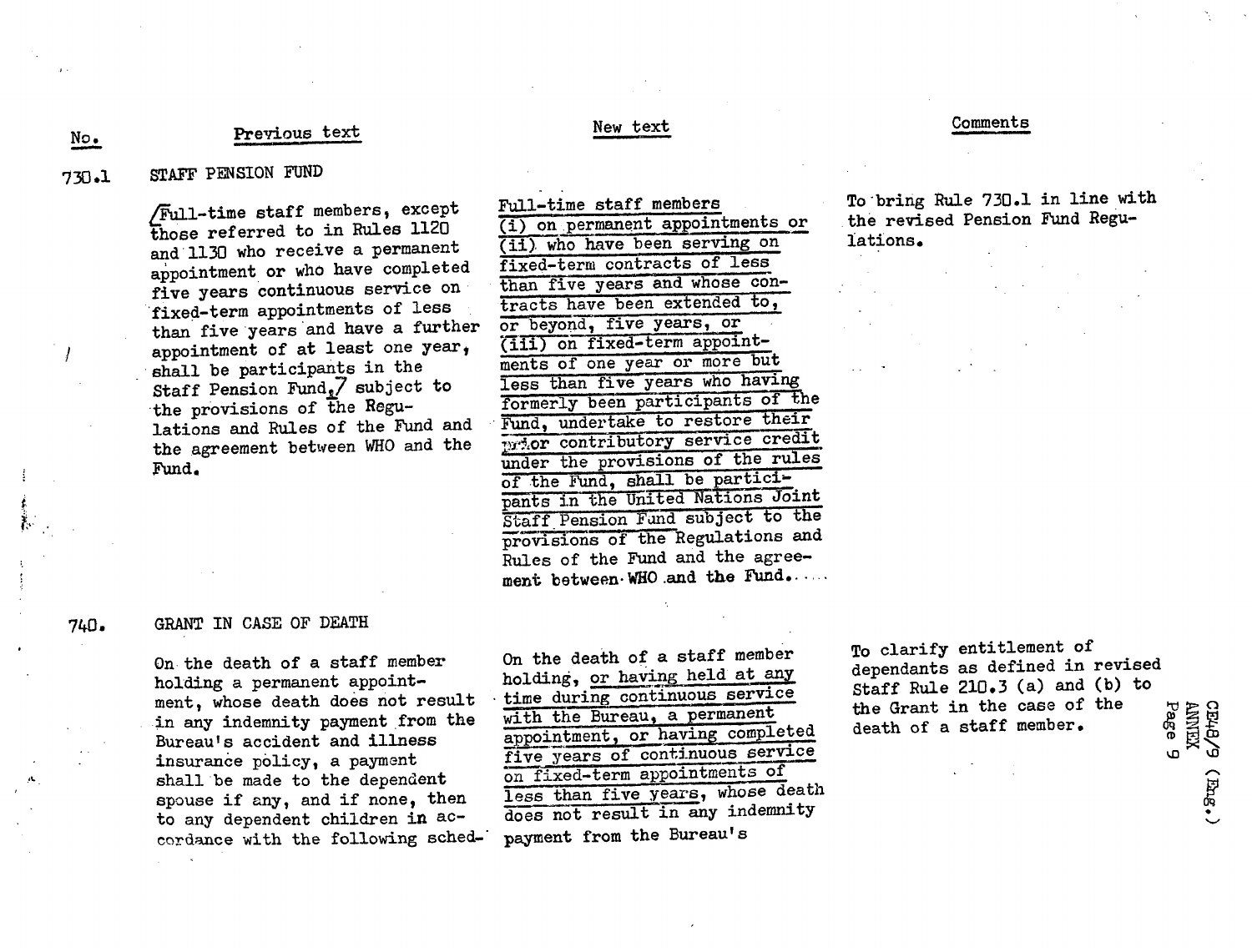| 医克劳氏法 医白细胞 医淋巴 网络人名拉埃尔尔美 电压器<br>コンコン アルチン そうきょうせん せせん・1 へいか<br>电电子 医心室瘤 经有效利润 埃尔加利亚 |
|-------------------------------------------------------------------------------------|
|                                                                                     |
| <b>External Previous text</b> And the                                               |
| 经销售货 电电极电阻 不同的过去式和过去<br>GRANT IN CASE OF DEATH (continued)                          |
| にじり こうこうき こうかがいこうみん なわれ しんよ                                                         |
| Years of Months of                                                                  |
| service we have salary                                                              |
|                                                                                     |
|                                                                                     |
| 5                                                                                   |
| $\frac{3}{5}$ or less<br>or more                                                    |

No.

740.

 $\mathcal{N}(\mathcal{A})$ 

820.1 TRAVEL OF DEPENDANTS **(e) (v)**

in cases where the child has **been resident with the staff**  $+$ member at the duty station,  $\Delta \sim 1000$ there shall be entitlement to a one-way passage to enter a school for the first time in. the country of the staff member's<br>place of residence:  $p_{\rm c}$  , and the side of  $p_{\rm c}$  , and the side of  $q_{\rm c}$ 

 $\mathcal{A}^{\mathcal{A}}_{\mathcal{A}}$  , where  $\mathcal{A}^{\mathcal{A}}_{\mathcal{A}}$  and  $\mathcal{A}^{\mathcal{A}}_{\mathcal{A}}$ 

الوحول الموارد المتحافظ

ುಳಿ ನಿರ್ವಹಿಸಿ ನಡೆಯ ನವಕ

New; text

accident and illness insurance policy, a payment shall be made to the dependent spouse if any, and if none, then to any dependent **children in** accordance with the following .schedule:

| Years of  | Months of |
|-----------|-----------|
| service   | Lary .    |
| 3 or less |           |
|           |           |
| or more   |           |

and the first state of the control of the control of the control of the control of the control of the control o<br>The control of the control of the control of the control of the control of the control of the control of the c in cases where. the child''has been resident **with** the staff, member at the official station, there shall be entitlement to **a.one-way** passage: to' 'enter **a'** school for the first time in, the country of the staff member's place of residence, or elsewhere. **provided'** that, the cost to **the** Bureau does not exceed the cost of travel from the official station to the place of residence; or, in cases where **the** child has net joined the staff momber at his **official station** and when no

Comments

There are cases in which, for practical reasons, children are educated in a country other than that of the place of residence or that of the official station. The amendment provides for transpor**tation in** such cases not exceeding the cost of travel between the official:station and the place of residence.

**<sup>H</sup>**o

 $(Ting.$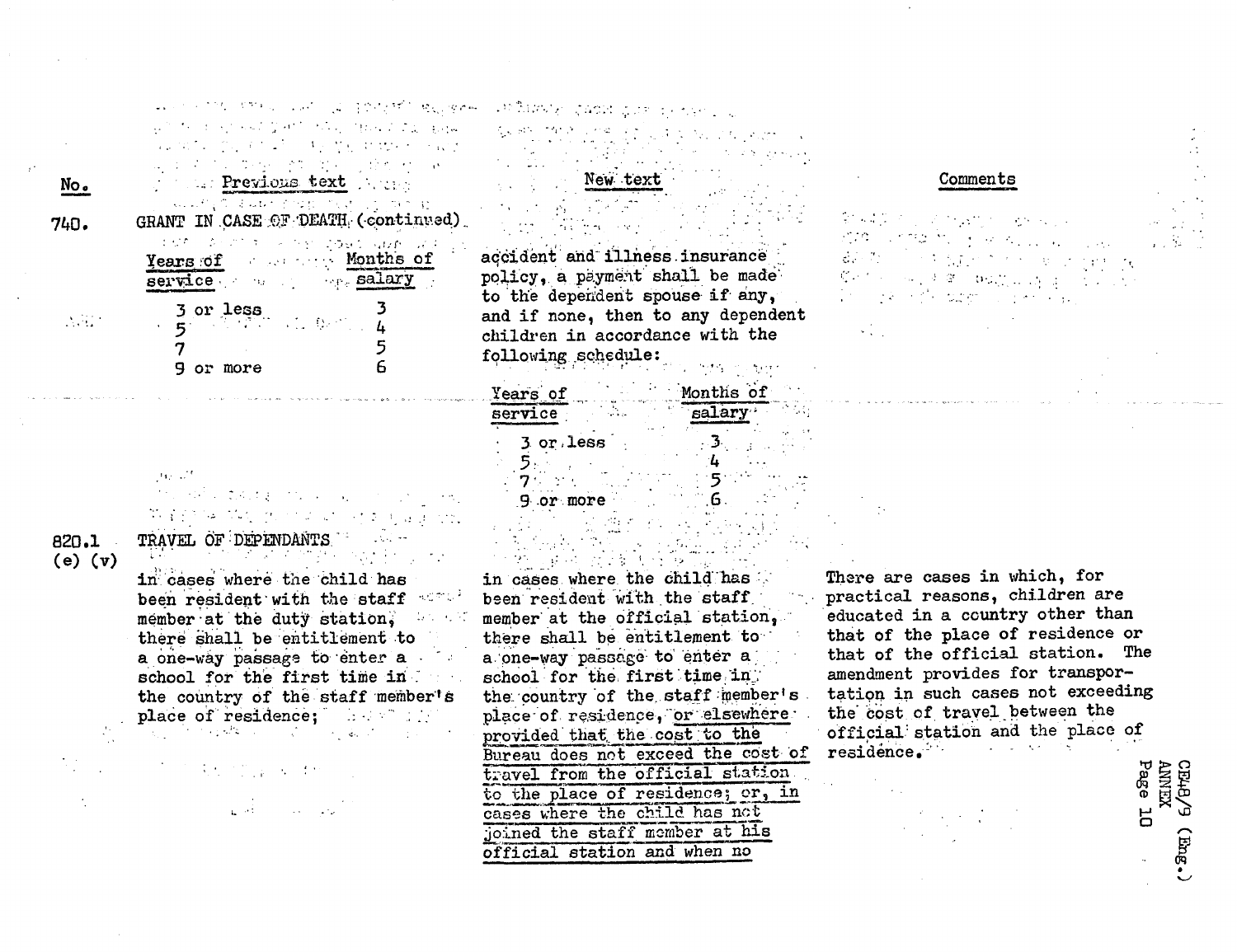# Previous text

TRAVEL OF DEPENDANTS (continued) 820.1 **(e) (v)**

No.

820.4 Dependants recognized for purposes of travel at the Bureau's expense shall be limited to: (a) a wife; a husband recognized as a dependant under Rule 210.3 (a); (b) a child meeting the definition of dependency in Rule 210.3 (b); (c) a child for whom travel expenses have previously been paid by the Bureau, to the extent of the final one-way passage to join the staff member at the official station or to return to the home country within one year after ceasing to qualify as a dependant.

suitable educational facilities exist at the official station, there shall be entitlement to a one-way passage from the staff member's place of residence to the place of study, provided that the cost to the Bureau is limited to the cost of one-way. travel between the staff member's place of residence and the official station;

Dependants recognized for purposes of travel at the Bureau's expense shall be limited to: (a) a wife; a husband recognized as a dependant under Rule 210.3 (a); (b) a child meeting the definition of dependency in Rule 210.3 (b); (c) a child for whom travel expenses have previously been paid by the Bureau, to the extend of the final one-way passage to join the staff member at the official station or to return to the home country within one year after ceasing to qualify as a dependant.

To clarify the Organization's financial responsibility.

> **H**  $\ddot{\phantom{0}}$